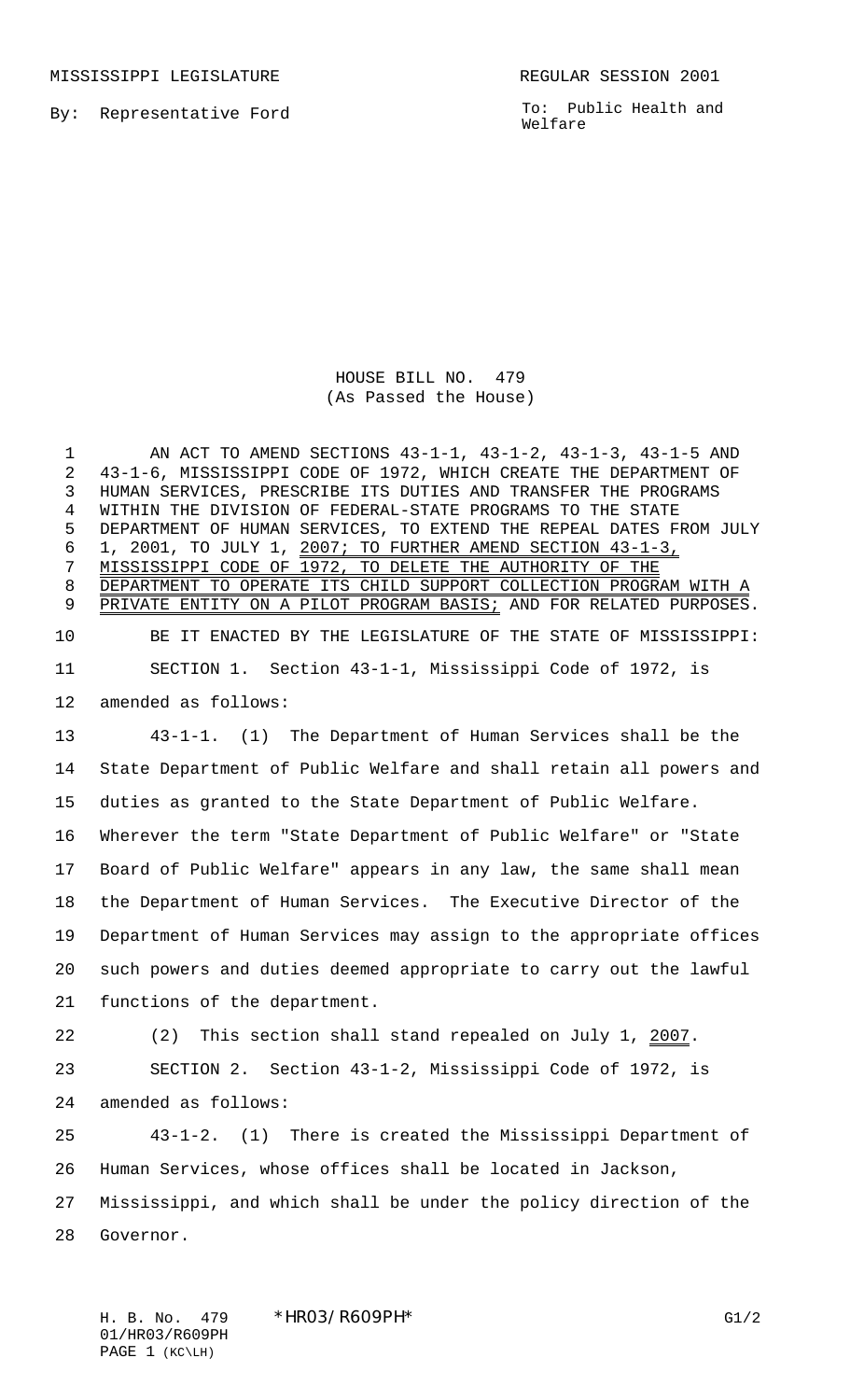(2) The chief administrative officer of the department shall be the Executive Director of Human Services. The Governor shall appoint the Executive Director of Human Services with the advice and consent of the Senate, and he shall serve at the will and pleasure of the Governor, and until his successor is appointed and qualified. The Executive Director of Human Services shall possess the following qualifications:

 (a) A bachelor's degree from an accredited institution of higher learning and ten (10) years' experience in management, public administration, finance or accounting; or

 (b) A master's or doctoral degree from an accredited institution of higher learning and five (5) years' experience in management, public administration, finance or accounting.

 Those qualifications shall be certified by the State Personnel Board.

H. B. No. 479 \*HR03/R609PH\* (3) There shall be a Joint Oversight Committee of the Department of Human Services composed of the respective chairmen of the Senate Public Health and Welfare Committee, the Senate Appropriations Committee, the House Public Health and Welfare Committee and the House Appropriations Committee, two (2) members of the Senate appointed by the Lieutenant Governor to serve at the will and pleasure of the Lieutenant Governor, and two (2) members of the House of Representatives appointed by the Speaker of the House to serve at the will and pleasure of the Speaker. The chairmanship of the committee shall alternate for twelve-month periods between the Senate members and the House members, with the Chairman of the Senate Public Health and Welfare Committee serving as the first chairman. The committee shall meet once each month, or upon the call of the chairman at such times as he deems necessary or advisable, and may make recommendations to the Legislature pertaining to any matter within the jurisdiction of the Mississippi Department of Human Services. The appointing authorities may designate an alternate member from their

01/HR03/R609PH PAGE 2 (KC\LH)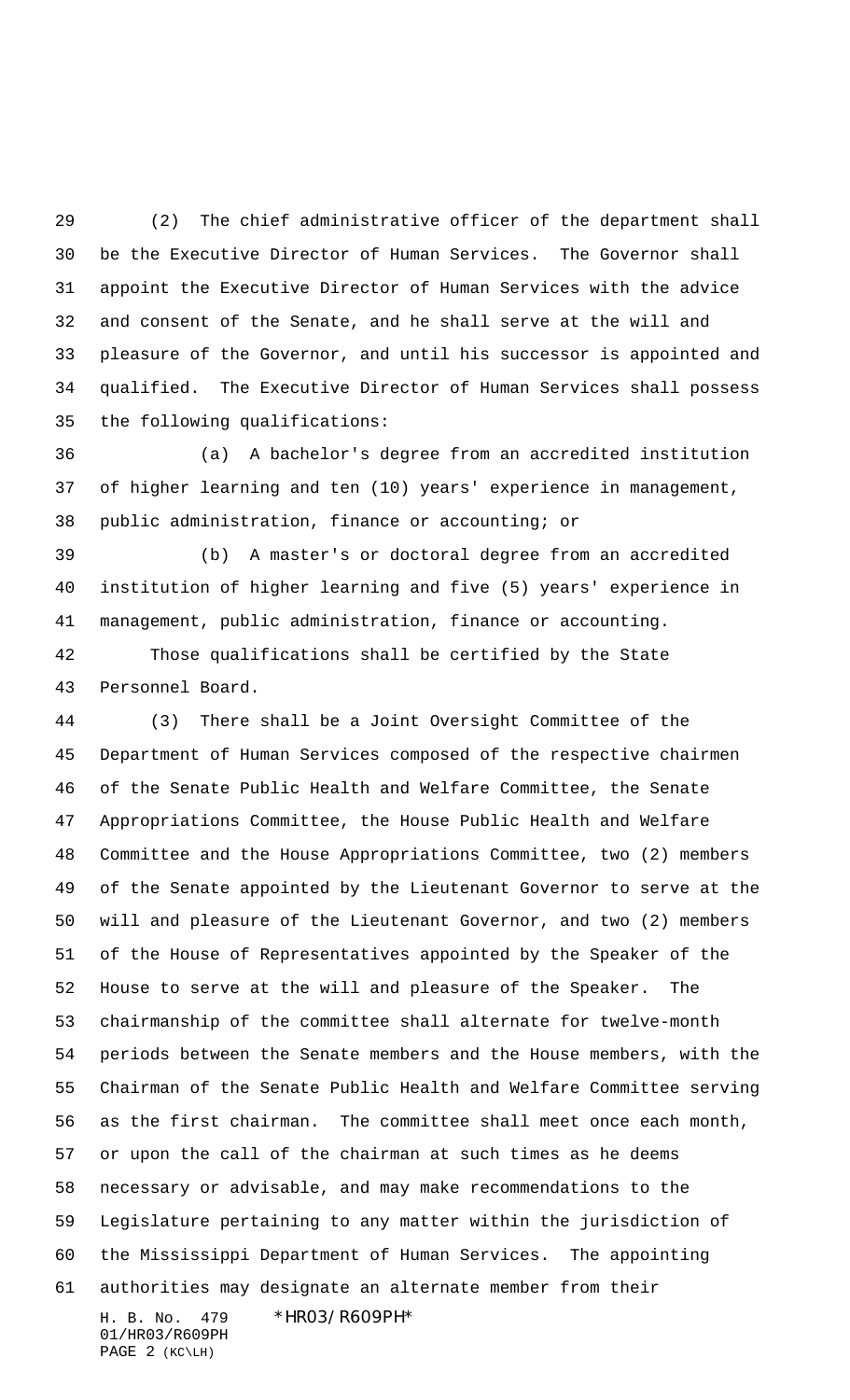respective houses to serve when the regular designee is unable to attend such meetings of the oversight committee. For attending meetings of the oversight committee, such legislators shall receive per diem and expenses which shall be paid from the contingent expense funds of their respective houses in the same amounts as provided for committee meetings when the Legislature is not in session; however, no per diem and expenses for attending meetings of the committee will be paid while the Legislature is in session. No per diem and expenses will be paid except for attending meetings of the oversight committee without prior approval of the proper committee in their respective houses.

 (4) The State Department of Human Services shall provide the services authorized by law to every individual determined to be eligible therefor, and in carrying out the purposes of the department, the executive director is authorized:

 (a) To formulate the policy of the department regarding human services within the jurisdiction of the department;

 (b) To adopt, modify, repeal and promulgate, after due notice and hearing, and where not otherwise prohibited by federal or state law, to make exceptions to and grant exemptions and variances from, and to enforce rules and regulations implementing or effectuating the powers and duties of the department under any and all statutes within the department's jurisdiction, all of which shall be binding upon the county departments of human services;

 (c) To apply for, receive and expend any federal or state funds or contributions, gifts, devises, bequests or funds 89 from any other source;

 (d) Except as limited by Section 43-1-3, to enter into and execute contracts, grants and cooperative agreements with any federal or state agency or subdivision thereof, or any public or private institution located inside or outside the State of

H. B. No. 479 \*HR03/R609PH\* 01/HR03/R609PH PAGE 3 (KC\LH)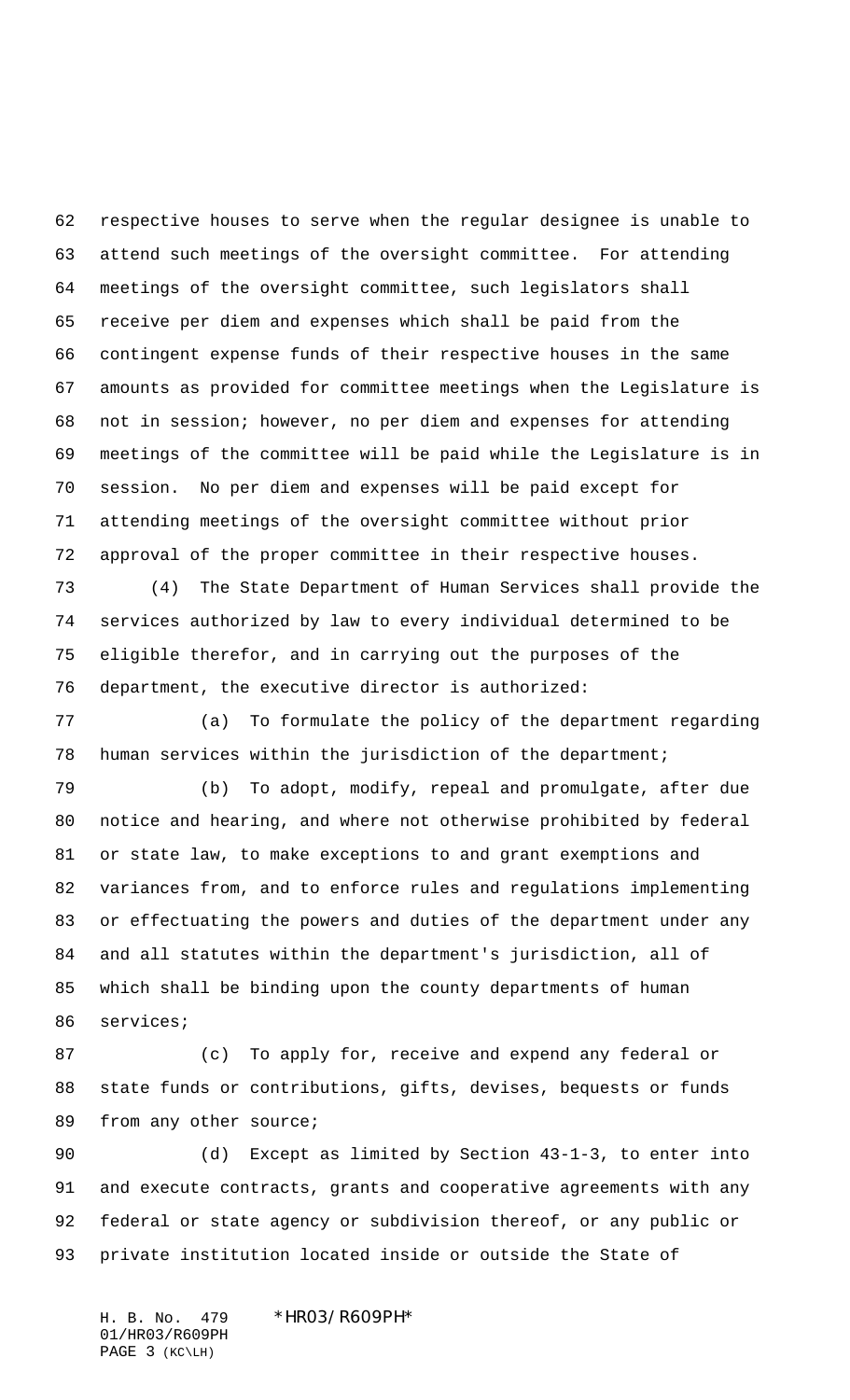Mississippi, or any person, corporation or association in 95 connection with carrying out the programs of the department; and

 (e) To discharge such other duties, responsibilities and powers as are necessary to implement the programs of the department.

 (5) The executive director shall establish the organizational structure of the Mississippi Department of Human Services which shall include the creation of any units necessary to implement the duties assigned to the department and consistent with specific requirements of law, including but not limited to:

(a) Office of Family and Children's Services;

(b) Office of Youth Services;

106 (c) Office of Economic Assistance;

(d) Office of Child Support.

 (6) The Executive Director of Human Services shall appoint heads of offices, bureaus and divisions, as defined in Section 7-17-11, who shall serve at the pleasure of the executive director. The salary and compensation of such office, bureau and division heads shall be subject to the rules and regulations adopted and promulgated by the State Personnel Board as created under Section 25-9-101 et seq. The executive director shall have the authority to organize offices as deemed appropriate to carry out the responsibilities of the department. The organization charts of the department shall be presented annually with the budget request of the Governor for review by the Legislature.

 (7) This section shall stand repealed on July 1, 2007. SECTION 3. Section 43-1-3, Mississippi Code of 1972, is amended as follows:

H. B. No. 479 \*HR03/R609PH\* 01/HR03/R609PH PAGE 4 (KC\LH) 43-1-3. Notwithstanding the authority granted under subsection (4)(d) of Section 43-1-2, the Department of Human Services or the Executive Director of Human Services shall not be authorized to delegate, privatize or otherwise enter into a contract with a private entity for the operation of any office,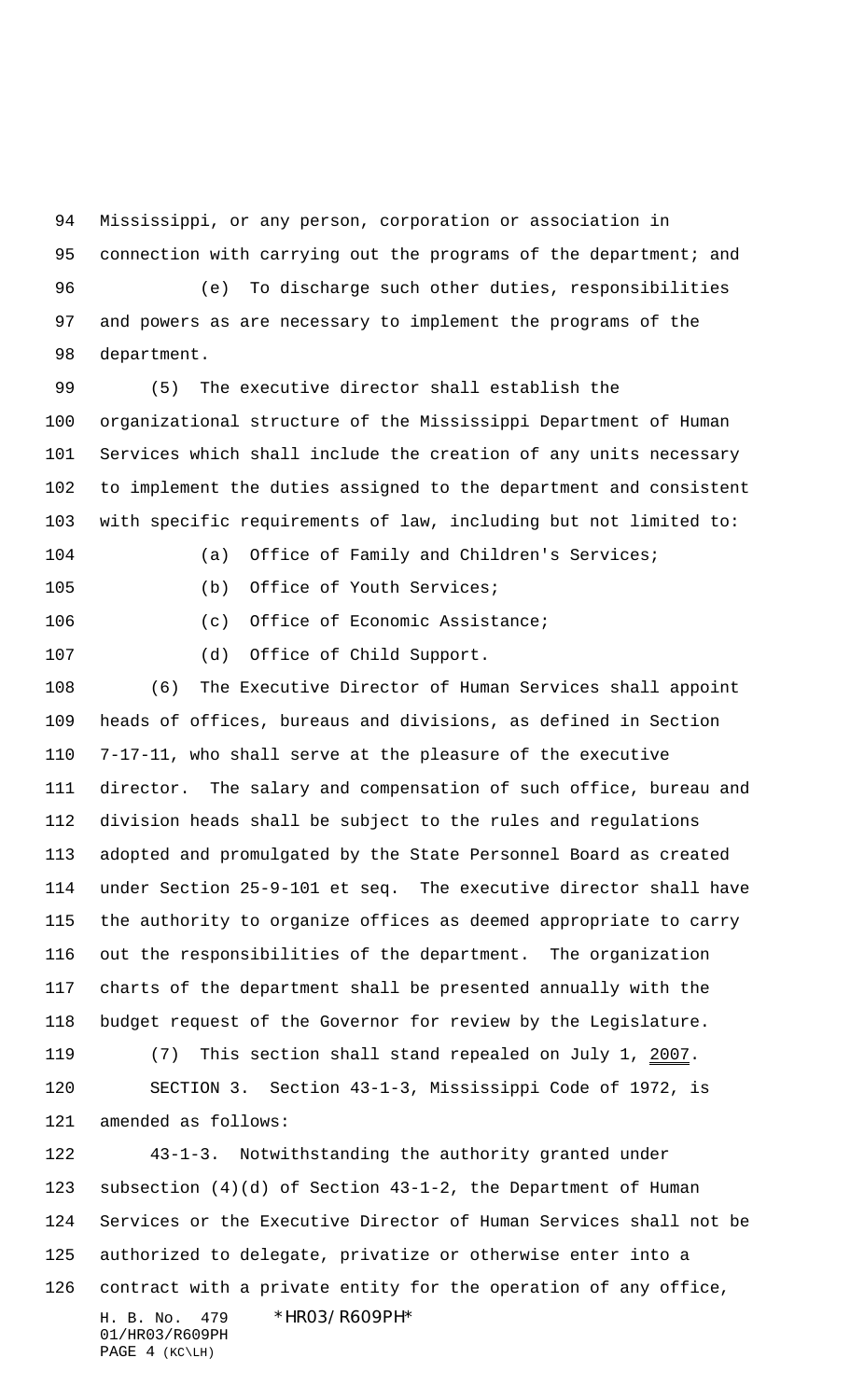bureau or division of the department, as defined in Section 7-17-11, without specific authority to do so by general act of the Legislature. However, nothing in this section shall be construed to invalidate (i) any contract of the department that is in place and operational before January 1, 1994; or (ii) the continued renewal of any such contract with the same entity upon the expiration of the contract; or (iii) the execution of a contract with another legal entity as a replacement of any such contract that is expiring, provided that the replacement contract is substantially the same as the expiring contract. **\* \* \***

137 This section shall stand repealed on July 1, 2007. SECTION 4. Section 43-1-5, Mississippi Code of 1972, is amended as follows:

 43-1-5. It shall be the duty of the Department of Human Services to:

 (1) Establish and maintain programs not inconsistent with the terms of this chapter and the rules, regulations and policies of the State Department of Human Services, and publish the rules and regulations of the department pertaining to such programs.

 (2) Make such reports in such form and containing such information as the federal government may, from time to time, require, and comply with such provisions as the federal government may, from time to time, find necessary to assure the correctness and verification of such reports.

 (3) Within ninety (90) days after the end of each fiscal year, and at each regular session of the Legislature, make and publish one (1) report to the Governor and to the Legislature, showing for the period of time covered, in each county and for the state as a whole:

156 (a) The total number of recipients;

(b) The total amount paid to them in cash;

 (c) The maximum and the minimum amount paid to any recipients in any one (1) month;

H. B. No. 479 \*HR03/R609PH\* 01/HR03/R609PH PAGE 5 (KC\LH)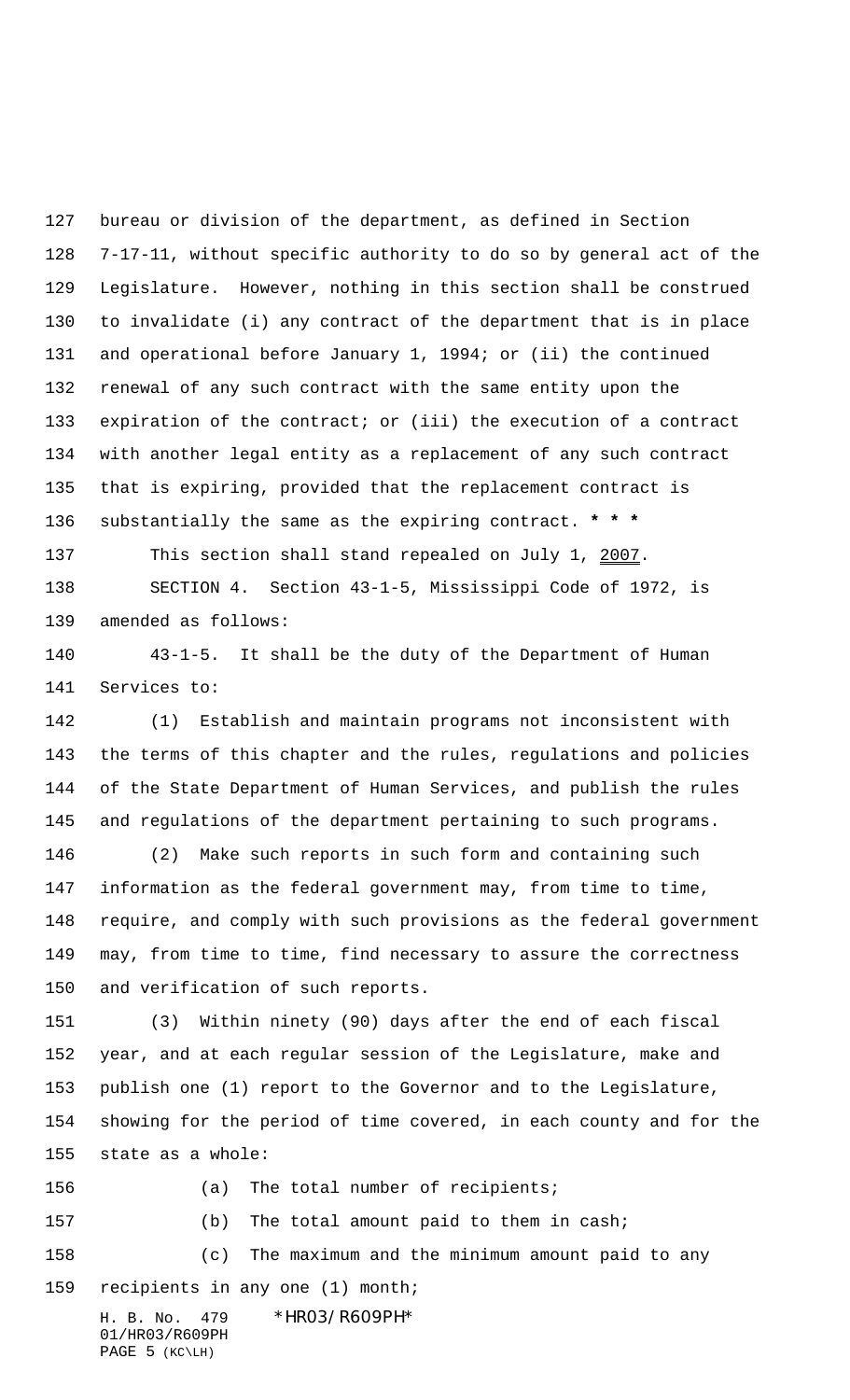160 (d) The total number of applications;

161 (e) The number granted;

162 (f) The number denied;

(g) The number cancelled;

 (h) The amount expended for administration of the provisions of this chapter;

 (i) The amount of money received from the federal 167 government, if any;

 (j) The amount of money received from recipients of assistance and from their estates and the disposition of same; (k) Such other information and recommendations as the

Governor may require or the department shall deem advisable;

 (l) The number of state-owned automobiles purchased and operated during the year by the department, the number purchased and operated out of funds appropriated by the Legislature, the number purchased and operated out of any other public funds, the miles traveled per automobile, the total miles traveled, the average cost per mile and depreciation estimate on each automobile;

 (m) The cost per mile and total number of miles traveled by department employees in privately-owned automobiles, 181 for which reimbursement is made out of state funds;

 (n) Each association, convention or meeting attended by any department employees, the purposes thereof, the names of the employees attending and the total cost to the state of such convention, association or meeting;

 (o) How the money appropriated to the institutions under the jurisdiction of the department has been expended during the preceding year, beginning and ending with the fiscal year of each institution, exhibiting the salaries paid to officers and employees of the institutions, and each and every item of receipt 191 and expenditure;

H. B. No. 479 \*HR03/R609PH\* 01/HR03/R609PH PAGE 6 (KC\LH)